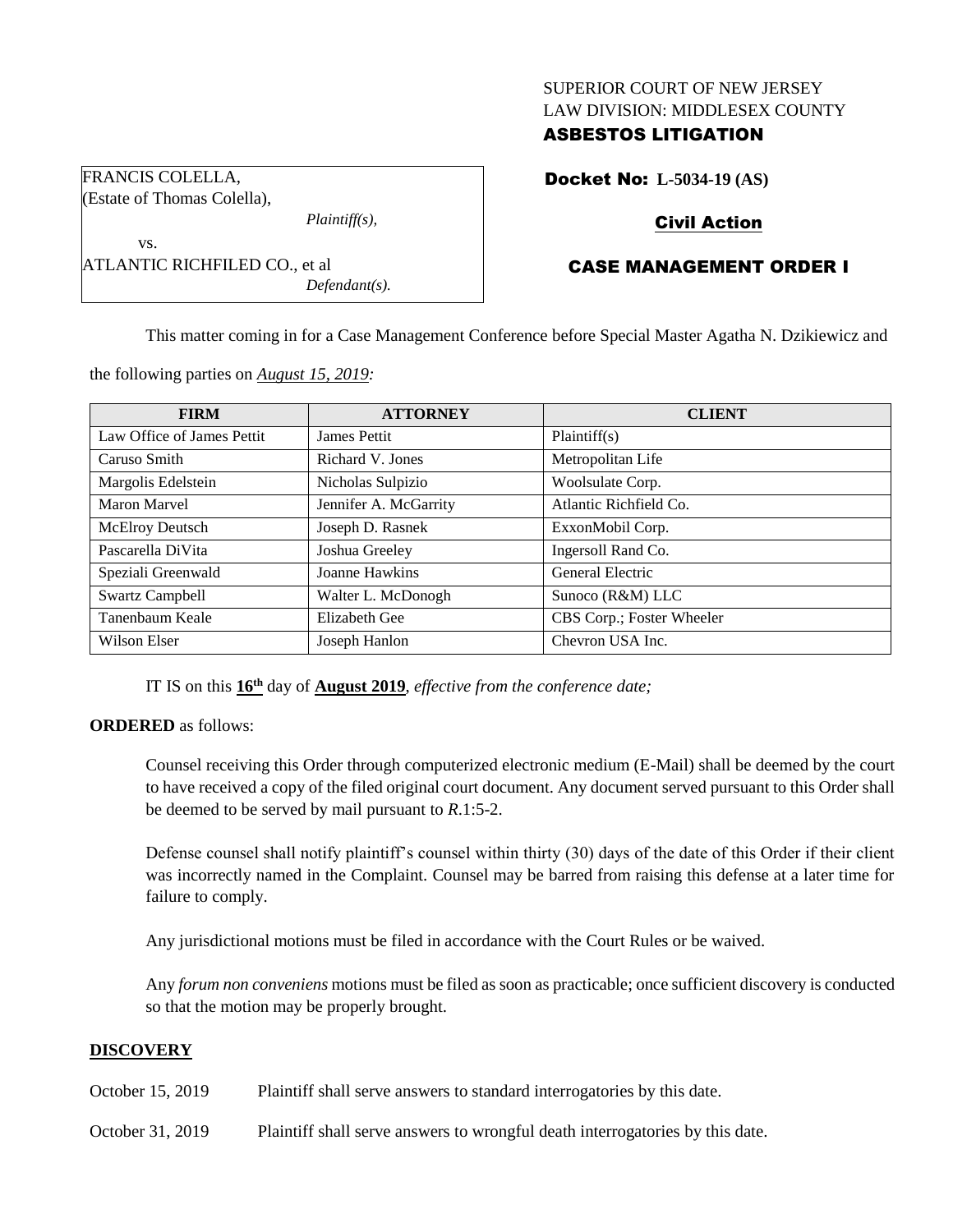| November 15, 2019 | Defendants shall serve answers to standard interrogatories by this date.                                                                                                                                    |
|-------------------|-------------------------------------------------------------------------------------------------------------------------------------------------------------------------------------------------------------|
| October 15, 2019  | Plaintiff shall propound supplemental interrogatories and document requests by this date.                                                                                                                   |
| November 15, 2019 | Defendants shall serve answers to supplemental interrogatories and document requests by this<br>date.                                                                                                       |
| October 15, 2019  | Defendants shall propound supplemental interrogatories and document requests by this date.                                                                                                                  |
| November 15, 2019 | Plaintiff shall serve answers to supplemental interrogatories and document requests by this<br>date.                                                                                                        |
| February 28, 2020 | Fact discovery, including depositions, shall be completed by this date. Plaintiff's counsel shall<br>contact the Special Master within one week of this deadline if all fact discovery is not<br>completed. |
| February 28, 2020 | Depositions of corporate representatives shall be completed by this date.                                                                                                                                   |

### **EARLY SETTLEMENT**

March 13, 2020 Settlement demands shall be served on all counsel and the Special Master by this date.

## **MEDICAL EXPERT REPORT**

| October 31, 2019  | Defendants shall forward medical authorizations to plaintiff's counsel by this date.                                                                                                                                                                     |
|-------------------|----------------------------------------------------------------------------------------------------------------------------------------------------------------------------------------------------------------------------------------------------------|
| November 15, 2019 | Plaintiff shall serve executed medical authorizations by this date.                                                                                                                                                                                      |
| June 19, 2020     | Plaintiff shall serve medical expert reports by this date.                                                                                                                                                                                               |
| June 19, 2020     | Upon request by defense counsel, plaintiff is to arrange for the transfer of pathology specimens<br>and x-rays, if any, by this date.                                                                                                                    |
| August 14, 2020   | Defendants shall identify its medical experts and serve medical reports, if any, by this date. In<br>addition, defendants shall notify plaintiff's counsel (as well as all counsel of record) of a<br>joinder in an expert medical defense by this date. |

## **LIABILITY EXPERT REPORTS**

- June 19, 2020 Plaintiff shall identify its liability experts and serve liability expert reports by this date or waive any opportunity to rely on liability expert testimony.
- August 14, 2020 Defendants shall identify its liability experts and serve liability expert reports, if any, by this date or waive any opportunity to rely on liability expert testimony.

## **SUMMARY JUDGMENT MOTION PRACTICE**

March 13, 2020 Plaintiff's counsel shall advise, in writing, of intent not to oppose motions by this date.

 $\_$  , and the set of the set of the set of the set of the set of the set of the set of the set of the set of the set of the set of the set of the set of the set of the set of the set of the set of the set of the set of th

- March 27, 2020 Summary judgment motions shall be filed no later than this date.
- April 24, 2020 Last return date for summary judgment motions.